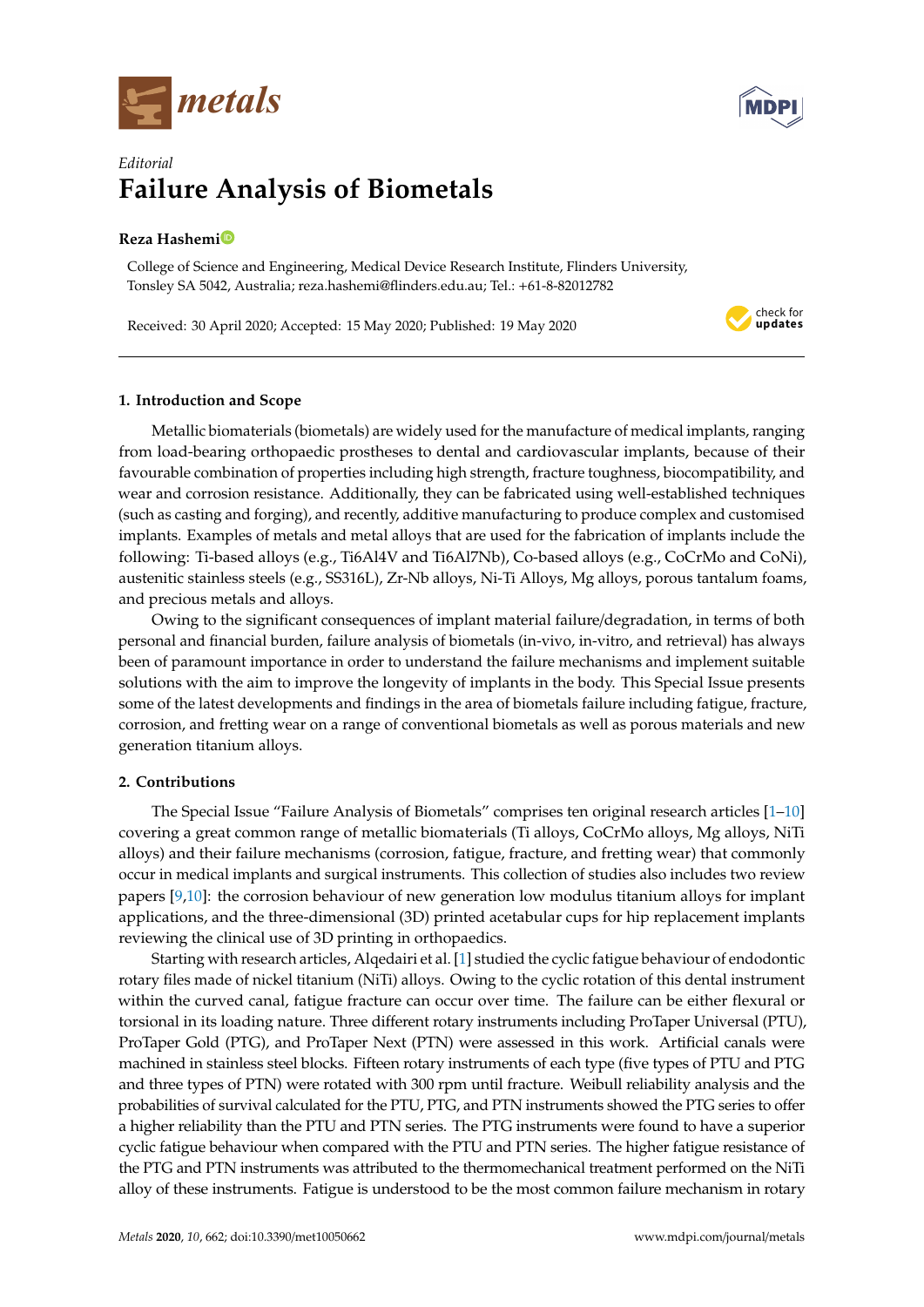instruments; therefore, international standards for testing against fatigue failure of these medical devices should be established in order to reduce considerable differences in their behaviour.

In a two-part study conducted by Goswami and co-authors [\[2,](#page-3-3)[3\]](#page-3-4), the failure of a stainless steel 316 L proximal humerus internal locking system (PHILOS) plate and screws, which had been used for a pantalar arthrodesis, was investigated. The research employed both experimental (SEM/EDS, microstructural analysis using electron backscatter diffraction (EBSD), hardness tests, and fractography) and computational (finite element modelling) approaches. The results of fractography, particularly SEM investigations, indicated the occurrence of corrosion fatigue failure initiated by crack initiations in the distal region of the steel plate, leading to crack propagations towards the proximal region and a final brittle fracture. Crack initiations in the plate were reported to be the result of the inclusions and corrosion pits. The failure of the screws was because of overloading, which occurred ahead of the plate from the proximal end. Finite element analysis (FEA) on the implant system, implemented using ANSYS, showed increased von Mises stresses in the cortical screws as the angle between the screws and the plates increased. Moreover, the stress magnitudes were found to be lower (by 25.5%) in the locking screws when compared with the cortical screws, which was understood to be because of the fixed angles of the locking screws onto the plate (less range of motion).

Returning the focus again to nickel titanium alloys in this Special Issue, the in vitro corrosion assessment of porous NiTi structures was studied by Ibrahim et al. [\[4\]](#page-3-5) for bone fixation applications. The structures were fabricated by additive manufacturing, which is expanding very rapidly nowadays. It is, however, noted that additively manufactured NiTi structures still have some issues such as poor surface quality and presence of impurities and defects. Employing the selective laser melting (SLM) technique, NiTi samples in both the bulk and porous forms (porosity levels of 15–50%) were fabricated. The electrochemical corrosion characteristics of these SLM NiTi samples were found to be similar to those of conventionally fabricated NiTi samples. The 50% porous structures showed the highest Ni ion release level owing to their biggest surface area exposed to the corrosive environment. The main finding in this work was that the SLM manufacturing process employed to fabricate NiTi structures for bone fixation applications did not cause a significant deterioration in their corrosion resistance.

In medical implants, where there is contact between the implant material and living bone, a stable implant–bone interface is essential for clinical success of fixation by osseointegration and bone ingrowth. A second important factor vital for achieving success is that there be a minimal mismatch between the mechanical properties of the implanted prostheses and the host skeleton. If there is a substantial discrepancy between the said properties, significant stress shielding can occur, causing adverse effects on the implant and/or the host skeleton. Additive manufacturing can be wisely employed to fabricate stiffness-modulated implants to minimise stress shielding failure, which is one of the interesting areas of research at present. In a study by Jahadakbar et al. [\[5\]](#page-3-6), bone fixation plates were designed and manufactured out of NiTi alloys using additive manufacturing (SLM method), such that the stiffness of the Nitinol plates was modulated. Five different porosity levels (17%, 20%, 24%, 27%, and 30%) as well as a bulk plate (0% porosity) were designed and analysed using finite element modelling (Abaqus software), showing a good agreement with the experimental results of mechanical testing. Following the model verification, Ni-rich fixation plates were manufactured, offering a superelastic behaviour. Differential scanning calorimetry (DSC) was employed in order to identify the transformation temperatures (TTs) from −90 to 100 ◦C in a nitrogen atmosphere. The DSC results showed a small variation in the transformation temperature of different points in the fixation plates owing to the various thermal histories that the complex plates experienced during the additive manufacturing process. A post-processing heat treatment may thus be required in order to achieve homogeneity in the as-fabricated parts.

Magnesium (Mg)-based alloys exhibit biodegradable and biocompatible characteristics, enabling them to be used in degradable implants that can dissolve in the body after the treatment of a medical condition. However, there are still a number of aspects that need to be further researched and addressed (e.g., mechanical and corrosion properties and degradation behaviour). Taking into account that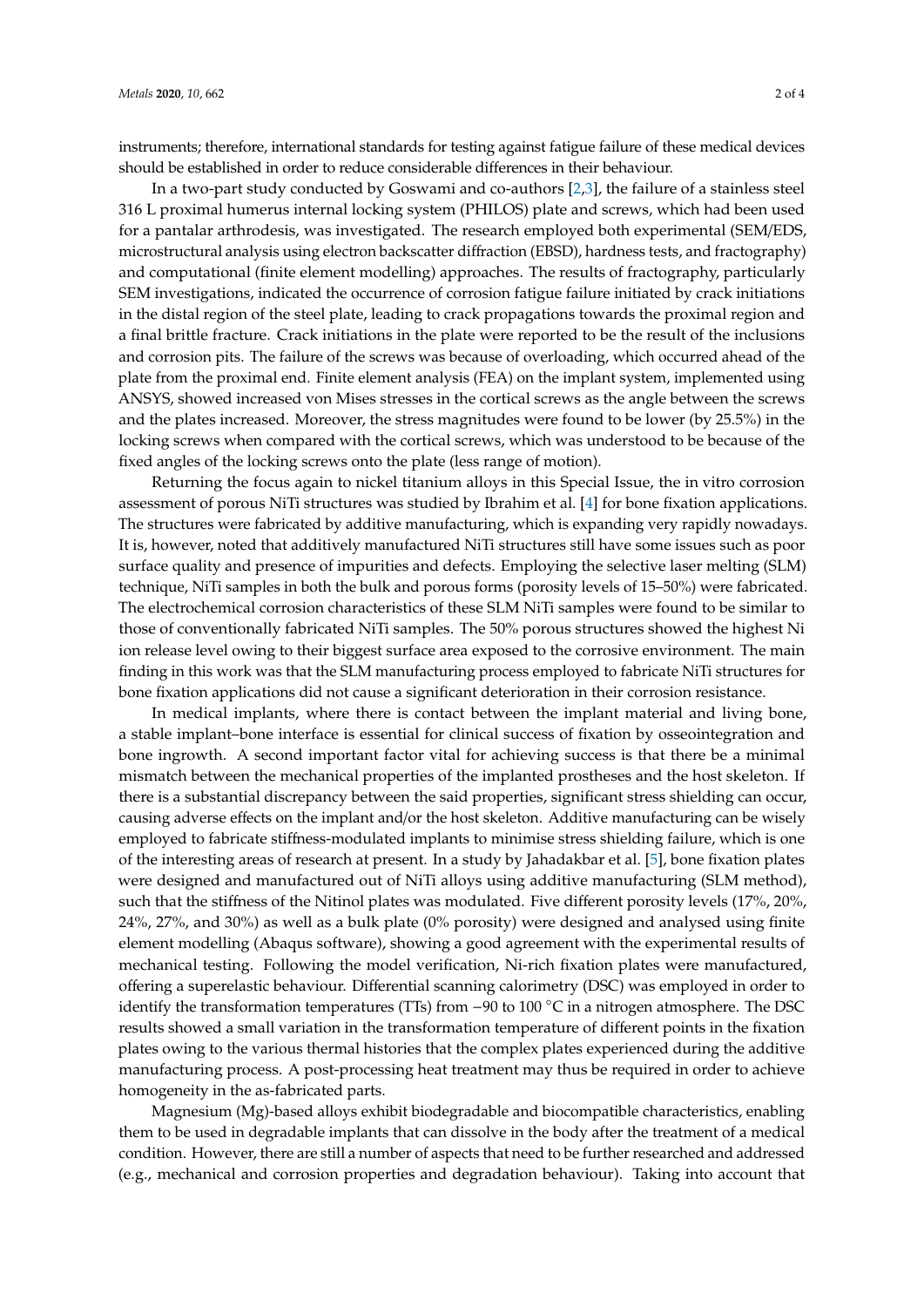calcium (Ca) is an important element in the bone structure, Chen et al. [\[6\]](#page-3-7) developed a magnesium-based alloy (Mg-1Ca-0.5Zr) using casting. Zirconium (Zr) was also added to enhance the grain refinement in the alloy. The main aim was to assess the mechanical properties and surface corrosion mechanism in the developed alloy. A heat treatment (400  $\degree$ C for 8 h, followed by quenching in water) was applied to the alloy to improve its mechanical properties. In addition to tensile tests, erosion wear tests were performed on the alloy samples with and without the heat treatment. Moreover, a potentiodynamic polarization test was performed on these samples and a pure Mg sample. The heat treatment was found to enhance the ductility and reduce the corrosion rate of the alloy. Moreover, it was reported that the Mg alloy subjected to the heat treatment formed a protective calcium phosphate film when immersed and tested in a simulated body fluid. This protective layer decreased the corrosion rate considerably.

In an investigation on retrieved total hip replacement implants, particularly the metallic taper junction known as the head–neck junction, corrosion damage to the neck part of 137 femoral stem implants was analysed using the Goldberg's scoring method [\[7\]](#page-3-8). The studied stems were made of three biometals including CoCrMo, stainless steel (SS), and titanium alloy. The neck surface was divided into eight distinct zones to statistically study the distribution and severity of corrosion damage. The distal region was found to have more corrosion damage compared with the proximal region of the neck. The most severe corrosion also occurred in the medial distal zone. This study suggests that retrieval studies of head–neck taper junctions should assess the corrosion damage in various zones of metallic implants separately.

In the same area of the head–neck taper junction in hip implants, Fallahnezhad et al. [\[8\]](#page-3-9) studied material loss as a result of fretting wear with a focus on the role of assembly force (impaction force applied by surgeons to assemble the junction intraoperatively). Both the head and neck components were made out of CoCrMo alloy, with an angular mismatch of 0.01°. Developing an adaptive finite element model for fretting wear, four assembly forces (2, 3, 4, and 5 kN) were applied to the junction followed by a walking gait loading (1,025,000 cycles). The results showed the direct effect of assembly force; the higher the force, the greater the material removal owing to fretting wear. It was discussed that a high assembly force can generally improve the stability of the junction; however, it may also enhance the wear damage to the material. This study did not include corrosion in the simulations; thus, further research is suggested to create novel models to capture both fretting wear and corrosion simultaneously.

In a review on the clinical use of 3D printing (additive manufacturing) in orthopaedics, Dall'Ava et el. [\[9\]](#page-3-2) focused on titanium acetabular cup implants used in total hip replacement, where they compared 3D printing with conventional manufacturing. This review defined the rationale of additively manufactured acetabular cups from both the clinical and engineering perspectives. A number of interesting aspects associated with the topic were discussed and summarised. These include the key manufacturing-related variables that can have an influence on the characteristics and properties of the fabricated implants, and the limitations associated with this manufacturing technology. Additively manufactured titanium cups have presented promising early clinical outcomes. It is, however, important to note that more detailed studies are still needed to look at their failure and long-term performance in the body.

Finally, this Special Issue presents a review article [\[10\]](#page-3-1) on the corrosion behaviour of new generation titanium alloys (β-type offering low Young's modulus) that can be desirably used for medical implants.

There are some existing concerns about the toxicity of the two alloying elements (aluminium and vanadium) in the most commonly used titanium alloy in medical applications (Ti-6Al-4V). Furthermore, the stiffness (Young's modulus) of this alloy, which is approximately 110 GPa, is much higher than the typical stiffness of the bone (10–30 GPa). This can result in stress shielding under the loads of physical activities and, consequently, prosthesis loosening, bone loss, and fracture failure. To address these issues, extensive research has been done to develop new generation β-type titanium alloys with lower levels of stiffness. These alloys contain beta-stabilising elements, for example, Nb, Ta, and Zr, which are also non-allergic and non-toxic. Although there has been a lot of work around the